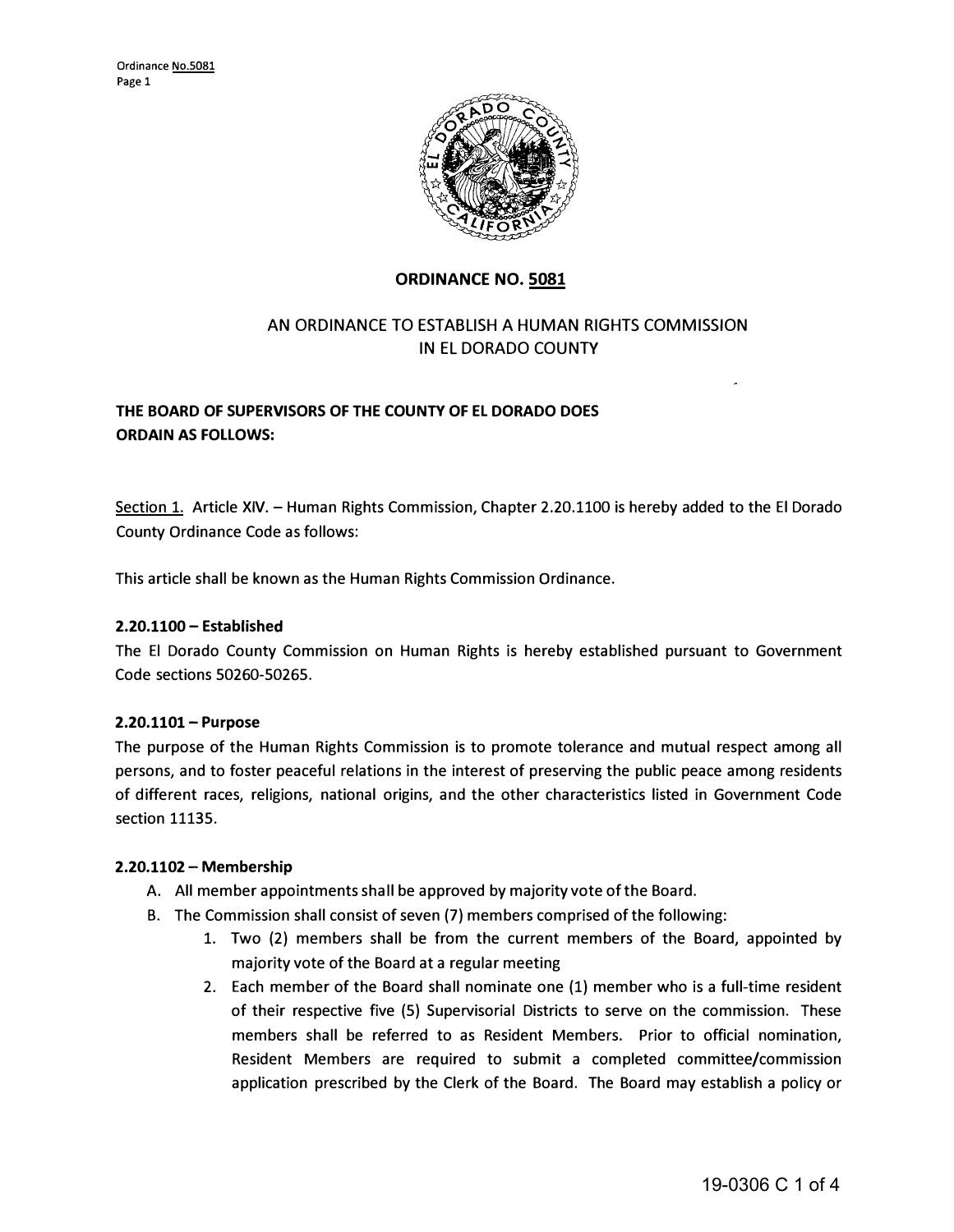other procedure to address occurrences where more than one (1) resident applies for a single vacancy.

C. In selecting the membership of the commission, the Board shall take into consideration, among other things, people from groups of various race, religious creed, color, national origin, ancestry, physical disability, mental disability, marital status, gender, sexual orientation, socioeconomic status, or civic interest, and people from other groups subject to prejudice and discrimination.

#### **2.20.1103 - Resident Member Term**

- A. The term of Resident members shall be coterminous with the term of the nominating Supervisor.
- B. The Board may remove any commission member by majority vote at a regular or special meeting.
- C. In the event a Resident Member is absent from three (3) consecutive meetings of the commission, her/his appointment shall become automatically vacant at the fourth such consecutive meeting of the commission.

#### **2.20.1104 - Resident Member Vacancies**

In the event a Resident Member vacancy occurs during the term of an appointment, the commission Chair or Vice-Chair is responsible for notifying the nominating Supervisor and the Clerk of the Board within three (3) business days following the date the vacancy was known. The Clerk of the Board (or designee) **will** cause a Notice of Vacancy to be posted pursuant to Government Code section 54974. The Board shall consider appointments pursuant to section 2.20.1102 - Membership.

#### **2.20.1105 - Officers and their duties**

The members of the commission shall select a Chair, a Vice Chair and a Secretary. The Chair shall preside at all meetings and shall provide the agenda for such meetings. The Vice Chair shall preside in the absence of the Chair and shall assist the Chair in the conduct of all meetings. The Secretary shall keep the minutes of all meetings, prepare correspondence as needed, post meeting agendas in a location that is freely accessible to the public pursuant to the Ralph M. Brown Act (Government code §54950 et. seq.) and send meeting agendas to the County Office of the Clerk of the Board for posting on a webpage designated by the county.

## **2.20.1106 - Meetings**

- A. The commission shall hold regular meetings not less than once per quarter at such time and place adopted by the commission. Special meetings of the commission may be called by the commission Chair or, in her/his absence or unavailability, the Vice-Chair.
- B. All meeting agendas shall be posted/published pursuant to the Ralph M. Brown Act (Government code §54950 et. seq.)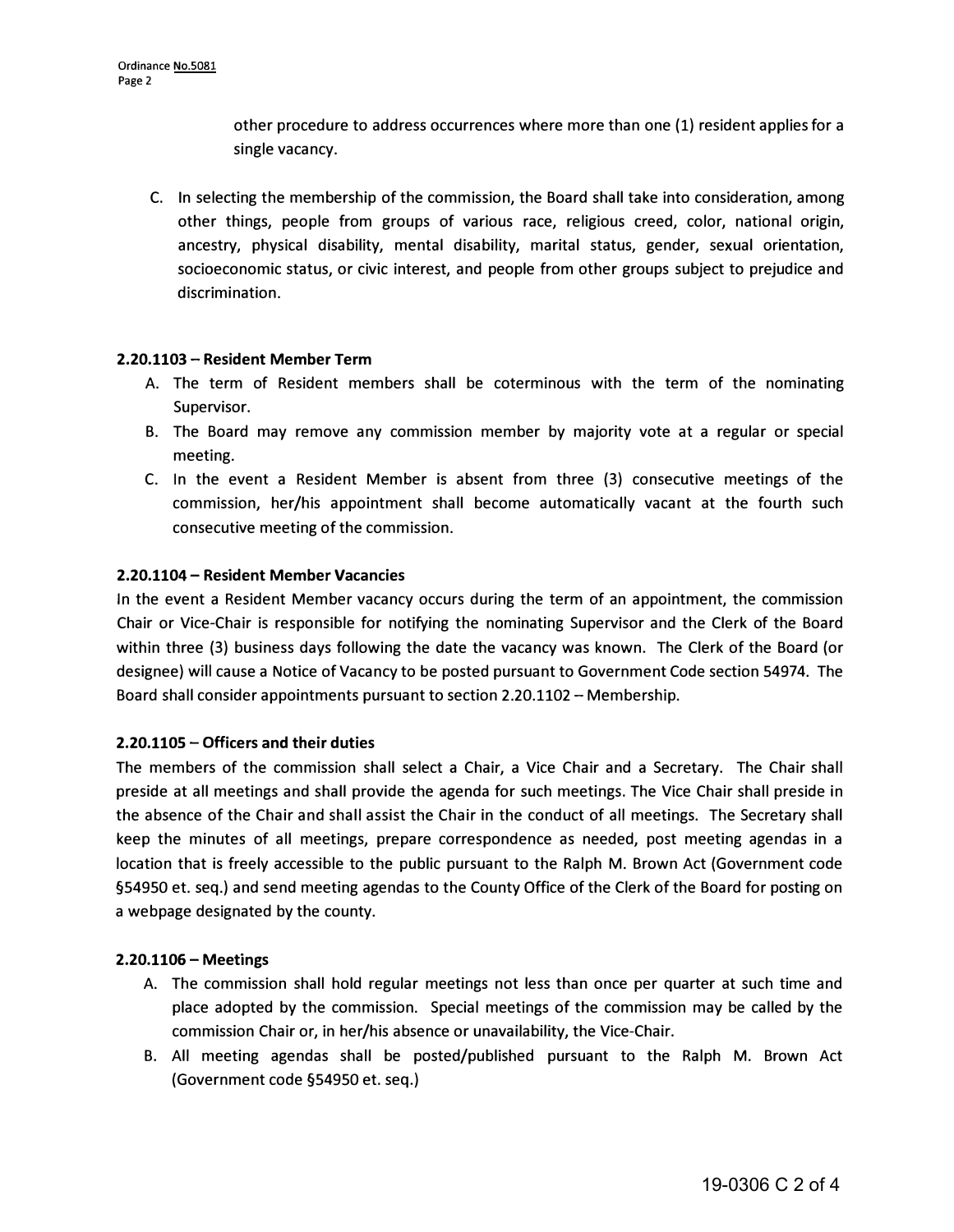## **2.20.1107 - Quorum**

For a regular or special meeting of the commission, a quorum consists of no less than four (4) members. No action taken at a regular or special meeting of the commission shall be valid unless approved by a majority of the members of the commission present and voting, and unless a quorum of the commission members are present. If a quorum cannot be reached for a given meeting, no actions may be taken and the meeting may be cancelled at the discretion of the Chair, or Vice-Chair in the absence of the Chair.

## **2.20.1108 - Commission Responsibilities**

It shall be the responsibility of the commission:

- A. To foster mutual respect and understanding among all groups of people, including people subject to prejudice and discrimination due to race, creed, color, national origin, ancestry, physical disability, mental disability, marital status, gender, sexual orientation, socioeconomic status, civic interest, or any other factors.
- B. To make any studies in any field of human relationships in the County as, in the judgment of the Commission, will aid in effectuating its general purposes.
- C. To inquire into incidents of tension and conflict among or between people, including people subject to prejudice and discrimination due to race, religious creed, color, national origin, ancestry, physical disability, mental disability, marital status, gender, sexual orientation, socioeconomic status, civic interest, or any other factors, and to take action by means of conciliation, conference and persuasion to alleviate those tensions and conflict.
- D. To conduct and recommend any educational programs as, in the judgment of the Commission, will increase good will among inhabitants of the County and open new opportunities into all phases of community life for all inhabitants.
- E. To hold public meetings in the interest of the constructive resolution of tensions, prejudice, and discrimination among or between groups of people, including people subject to prejudice and discrimination due to race, religious creed, color, national origin, ancestry, physical disability, mental disability, marital status, gender, sexual orientation, socioeconomic status or civic interest.
- F. To submit regular and special meeting minutes to the County Office of the Clerk of the Board within 10 business days following a meeting and to submit an annual report to the Board.